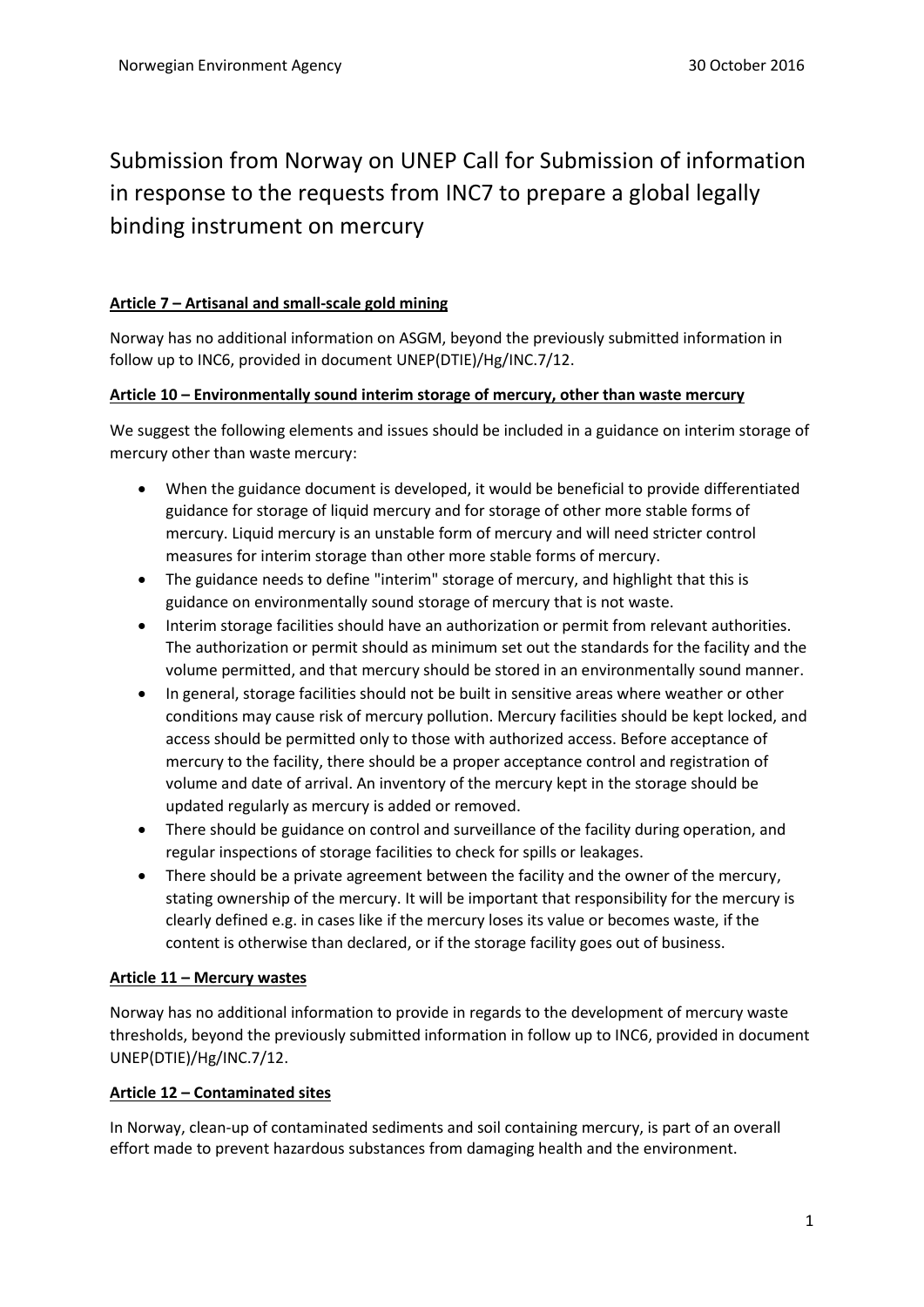We have national focus on remediation of prioritized sites, clean soil in kindergartens and day-care centers, assessing industries with high probability of contaminating soil and safe handling of contaminated soil. Further information can be found in the Government-report "Working together towards a non-toxic environment and a safer future" (White Paper nr. 14 2006-2007 pg. 96-100, chapter 10.2-10.3):

[https://www.regjeringen.no/contentassets/abe386e25e0e4d788e868d5f7f991362/en](https://www.regjeringen.no/contentassets/abe386e25e0e4d788e868d5f7f991362/en-gb/pdfs/stm200620070014000en_pdfs.pdf)[gb/pdfs/stm200620070014000en\\_pdfs.pdf](https://www.regjeringen.no/contentassets/abe386e25e0e4d788e868d5f7f991362/en-gb/pdfs/stm200620070014000en_pdfs.pdf)

## *Threshold value and guidance value*

The current national threshold value defining clean/contaminated soil for mercury is 1 mg/ kg DW. This is an ecotoxicological-based value (10 % bioavailability including me-Hg). For sediments (coastal), the value is 0.52 mg/kg DW.

Norway applies guidelines that divide soil into different classes of soil condition (based on concentrations of hazardous substances). The categorization shows which classes are acceptable for soil on a given site. Guidelines also includes the absolute minimum number of samples necessary to determine the condition of the soil.

Guidelines are available here (in Norwegian only<sup>1</sup>): <http://www.miljodirektoratet.no/old/klif/publikasjoner/2553/ta2553.pdf>

Guidance values for Hg for different land use criteria:

|                                                                            |              | $\overline{2}$                 | 3                                         | 4                      | 5                                                          |
|----------------------------------------------------------------------------|--------------|--------------------------------|-------------------------------------------|------------------------|------------------------------------------------------------|
| <b>Classification of soil condition</b><br>based on health risk/ pollutant | Very Good    | Good                           | Moderate                                  | <b>Bad</b>             | <b>Very Bad</b>                                            |
| (mg/kg DW)                                                                 | (clean soil) | (i.e. housing,<br>playgrounds) | (central areas,<br>offices and<br>stores) | (traffic,<br>industry) | (upper limit defines<br>max [x] acceptable at<br>any site) |
| Hg                                                                         | $\leq 1$     | $1 - 2$                        | $2 - 4$                                   | $4 - 10$               | 10-100                                                     |

The full version of the national guidelines on risk assessment of contaminated sites "Guidelines for the Risk Assessment of Contaminated Sites" (for 58 substances including mercury), can be found here (in English): <http://www.miljodirektoratet.no/old/klif/publikasjoner/andre/1691/ta1691.pdf>

The web portal Environment.no provides further information on management of contaminated sites in Norway in general. State of the environment-Norway on contaminated sites: <http://www.environment.no/topics/hazardous-chemicals/contaminated-soil/>

#### *National database*

1

The Norwegian Environment Agency has created a database that gives information about sites where there is contaminated soil or reason to suspect contamination. The database gives information on the site, type of contamination and assessments if measures have been taken on the area. There is also a possibility to report sites where one suspects that the ground is contaminated. <http://grunn.miljodirektoratet.no/> (in Norwegian only)<sup>2</sup>

<sup>&</sup>lt;sup>1</sup> The document is unfortunately only available in Norwegian. For specific questions regarding the guidelines, please do not hesitate to contact us by email: [eirik.hovland.steindal@miljordir.no](mailto:eirik.hovland.steindal@miljordir.no)

<sup>&</sup>lt;sup>2</sup> The web site is unfortunately only available in Norwegian. For specific questions regarding the database, please do not hesitate to contact us by email: [eirik.hovland.steindal@miljordir.no](mailto:eirik.hovland.steindal@miljordir.no)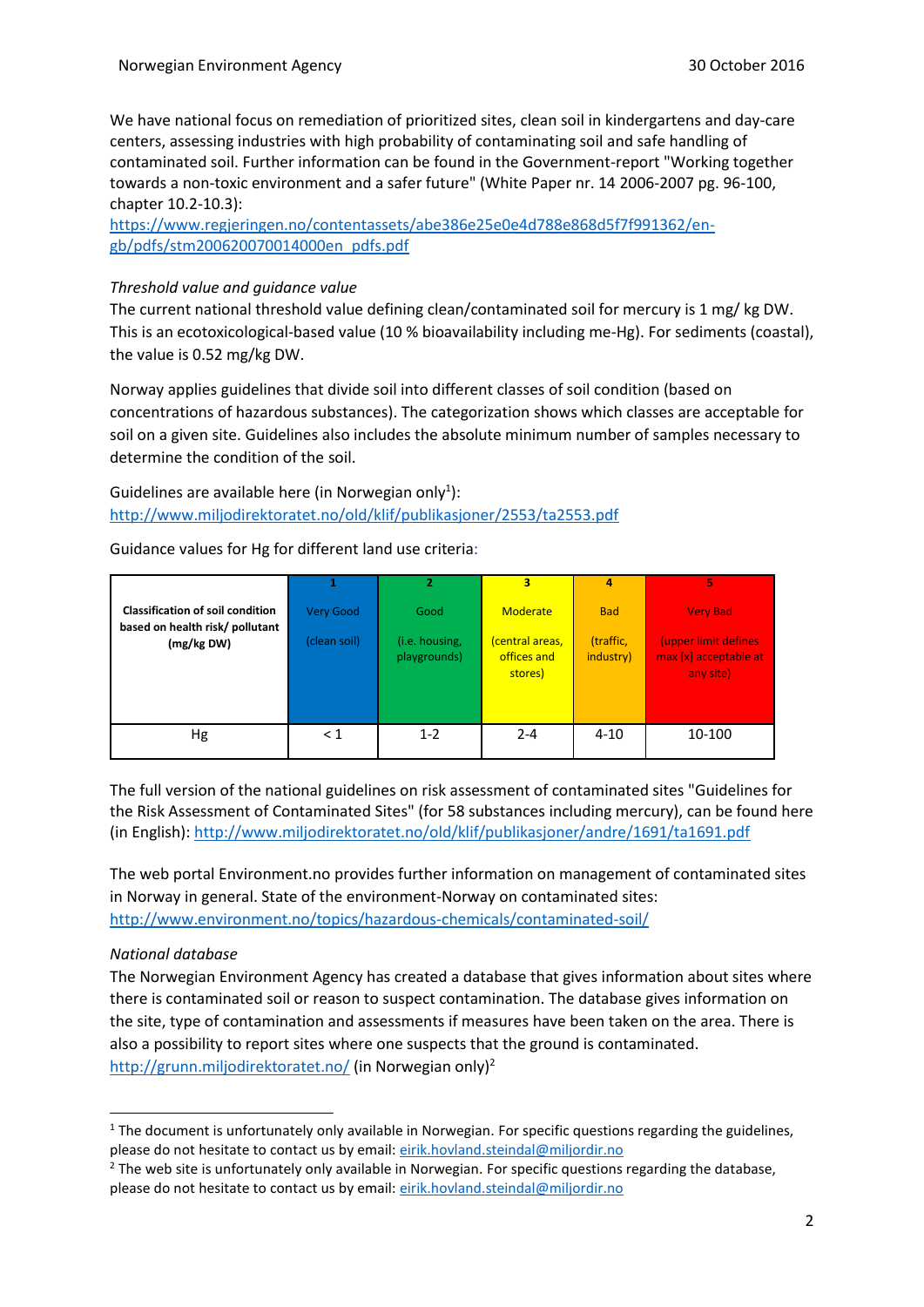Lastly, in regards to contaminated sites, Norway would like to draw the attention to the extensive and informative guidance document provided by the NGO IPEN "Guidance on the Identification, Management and Remediation of Mercury Contaminated Sites", dated March 2016. Norway would like this document to be included in the compilation provided by the Secretariat. (http://ipen.org/documents/ipen-guidance-identification-management-and-remediation-mercurycontaminated-sites)

# **Article 22 – Effectiveness evaluation**

## *Submission of relevant information*

Norway has previously submitted information in follow up to INC6, provided in document UNEP(DTIE)/Hg/INC.7/12. The present submission supplements previous submissions, containing information and reference to national monitoring programs on mercury in various media. The information may serve as relevant guidance on monitoring methodology and as an input to discussions on the choice of matrices. As a supplement, we would like to provide you with the following information, all relevant for the development of an overall monitoring approach:

- Arctic Monitoring and Assessment Program (AMAP) Norway endorses and supports the submission of the AMAP, dated October 11, on Article 22 Effectiveness evaluation. We encourage the Minamata Secretariat to make use of the more than 25-year experience with coordinating monitoring of contaminants in the Arctic.
- Web links to the national monitoring programs listed in previous submission. This information has also been provided in the UNEP survey on national Hg networks. Some reports are in English, others have an English summary.
	- o 1. Contaminants in coastal waters (Hg in marine biota) [http://www.miljodirektoratet.no/no/Publikasjoner/2015/November-](http://www.miljodirektoratet.no/no/Publikasjoner/2015/November-2015/Contaminants-in-coastal-waters-of-Norway-2014/)[2015/Contaminants-in-coastal-waters-of-Norway-2014/](http://www.miljodirektoratet.no/no/Publikasjoner/2015/November-2015/Contaminants-in-coastal-waters-of-Norway-2014/)
	- o 2. Riverine inputs and direct discharges (Hg in river water) [http://www.miljodirektoratet.no/no/Publikasjoner/2015/Januar/Riverine-Inputs](http://www.miljodirektoratet.no/no/Publikasjoner/2015/Januar/Riverine-Inputs-and-Direct-discharges-to-Norwegian-coastal-waters--2013/)[and-Direct-discharges-to-Norwegian-coastal-waters--2013/](http://www.miljodirektoratet.no/no/Publikasjoner/2015/Januar/Riverine-Inputs-and-Direct-discharges-to-Norwegian-coastal-waters--2013/)
	- o 3. Contaminants in urban fjords (Hg in biota, sediment and water) [http://www.miljodirektoratet.no/no/Publikasjoner/2016/September-](http://www.miljodirektoratet.no/no/Publikasjoner/2016/September-2016/Environmental-Contaminants-in-an-Urban-Fjord2015/)[2016/Environmental-Contaminants-in-an-Urban-Fjord2015/](http://www.miljodirektoratet.no/no/Publikasjoner/2016/September-2016/Environmental-Contaminants-in-an-Urban-Fjord2015/)
	- o 4. Contaminants in terrestrial and urban environment (Hg in biota) [http://www.miljodirektoratet.no/no/Publikasjoner/2015/Oktober-](http://www.miljodirektoratet.no/no/Publikasjoner/2015/Oktober-2015/Environmental-pollutants-in-the-terrestrial-and-urban-environment/)[2015/Environmental-pollutants-in-the-terrestrial-and-urban-environment/](http://www.miljodirektoratet.no/no/Publikasjoner/2015/Oktober-2015/Environmental-pollutants-in-the-terrestrial-and-urban-environment/)
	- o 5. Environmental pollutants in large Norwegian lakes (Hg in biota) English summary in report [http://www.miljodirektoratet.no/no/Publikasjoner/2015/September-](http://www.miljodirektoratet.no/no/Publikasjoner/2015/September-2015/Miljogifter-i-store-norske-innsjoer-2014-/)[2015/Miljogifter-i-store-norske-innsjoer-2014-/](http://www.miljodirektoratet.no/no/Publikasjoner/2015/September-2015/Miljogifter-i-store-norske-innsjoer-2014-/)
	- o 6. Monitoring of long range transported contaminants (Hg in air, moss and precipitation)

Moss:

[http://www.miljodirektoratet.no/no/Tema/Miljoovervakning/Naturovervaking/Giftfr](http://www.miljodirektoratet.no/no/Tema/Miljoovervakning/Naturovervaking/Giftfritt-miljo/Moseprogrammet/Rapporter-fra-Moseprogrammet/) [itt-miljo/Moseprogrammet/Rapporter-fra-Moseprogrammet/](http://www.miljodirektoratet.no/no/Tema/Miljoovervakning/Naturovervaking/Giftfritt-miljo/Moseprogrammet/Rapporter-fra-Moseprogrammet/) Air and precipitation:

[http://www.miljodirektoratet.no/no/Tema/Miljoovervakning/Naturovervaking/Giftfr](http://www.miljodirektoratet.no/no/Tema/Miljoovervakning/Naturovervaking/Giftfritt-miljo/Langtransporterte-atmosfariske-miljogifter/) [itt-miljo/Langtransporterte-atmosfariske-miljogifter/](http://www.miljodirektoratet.no/no/Tema/Miljoovervakning/Naturovervaking/Giftfritt-miljo/Langtransporterte-atmosfariske-miljogifter/)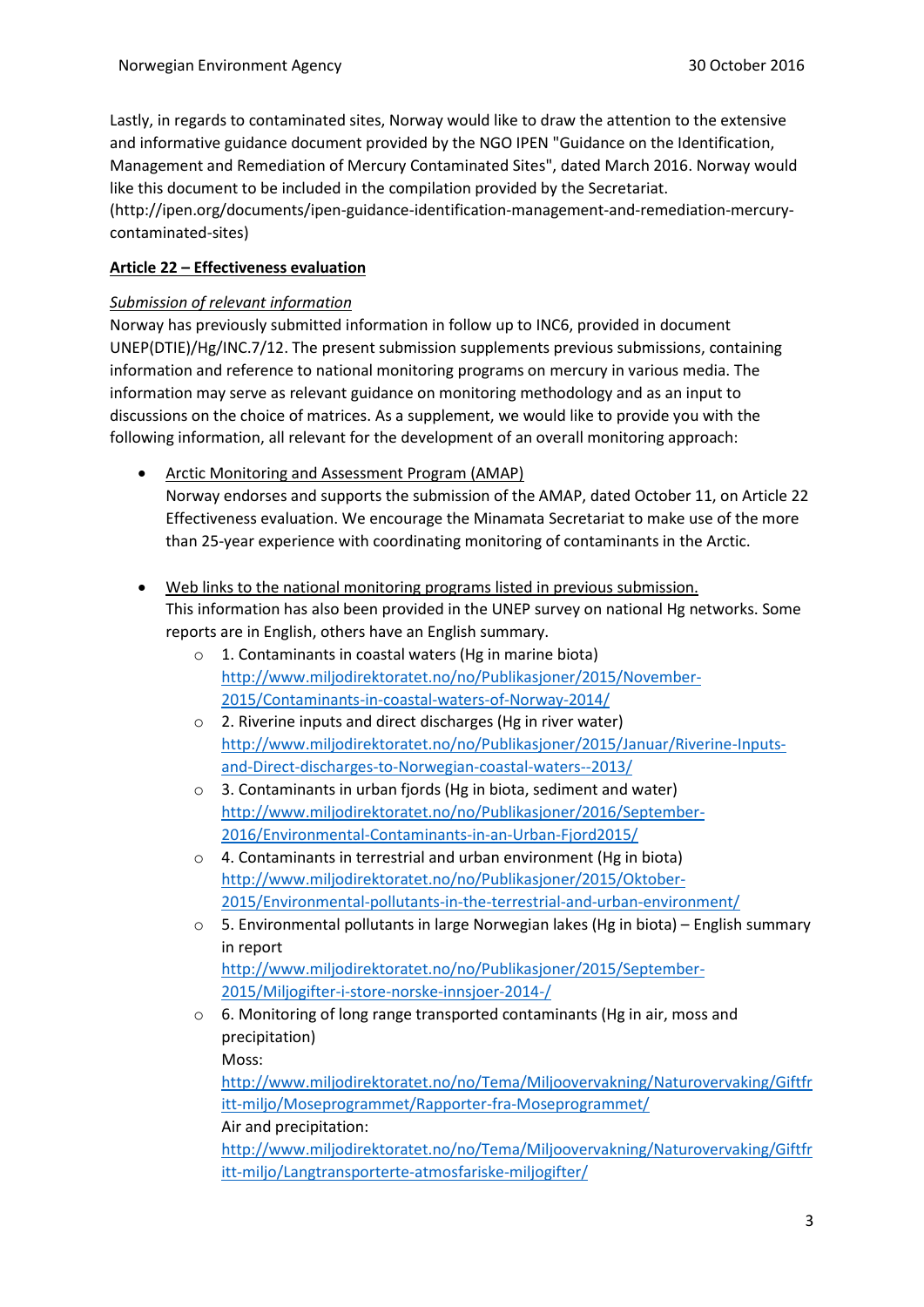[http://www.miljodirektoratet.no/no/Tema/Miljoovervakning/Naturovervaking/Giftfr](http://www.miljodirektoratet.no/no/Tema/Miljoovervakning/Naturovervaking/Giftfritt-miljo/Langtransporterte-atmosfariske-miljogifter/Rapporter-fra-overvaking-av-langtransporterte-forurensninger-i-luft-og-nedbor/) [itt-miljo/Langtransporterte-atmosfariske-miljogifter/Rapporter-fra-overvaking-av](http://www.miljodirektoratet.no/no/Tema/Miljoovervakning/Naturovervaking/Giftfritt-miljo/Langtransporterte-atmosfariske-miljogifter/Rapporter-fra-overvaking-av-langtransporterte-forurensninger-i-luft-og-nedbor/)[langtransporterte-forurensninger-i-luft-og-nedbor/](http://www.miljodirektoratet.no/no/Tema/Miljoovervakning/Naturovervaking/Giftfritt-miljo/Langtransporterte-atmosfariske-miljogifter/Rapporter-fra-overvaking-av-langtransporterte-forurensninger-i-luft-og-nedbor/) 2015-report: [http://www.miljodirektoratet.no/no/Publikasjoner/2016/August-](http://www.miljodirektoratet.no/no/Publikasjoner/2016/August-2016/Monitoring-of-long-range-transported-air-pollutants-in-Norway-annual-report-2015/)[2016/Monitoring-of-long-range-transported-air-pollutants-in-Norway-annual-report-](http://www.miljodirektoratet.no/no/Publikasjoner/2016/August-2016/Monitoring-of-long-range-transported-air-pollutants-in-Norway-annual-report-2015/)[2015/](http://www.miljodirektoratet.no/no/Publikasjoner/2016/August-2016/Monitoring-of-long-range-transported-air-pollutants-in-Norway-annual-report-2015/)

 $\circ$  7. The marine area database for Norwegian waters (MAREANO) is a national monitoring program for the marine environment – mapping, amongst others, the environmental status of marine sediments. The program has existed since 2005 and mercury is one of the components measured. More information can be found here: <http://mareano.no/en>

In addition to conducting national monitoring, Norway participates in and submits data to various regional monitoring programs listed below. We strongly encourage the Minamata Secretariat to consult the various programs for useful information on monitoring data, methodology and comparability experience.

National air monitoring programs

The national air monitoring programs support several international regional monitoring programs by providing data. All data are openly available a[t http://ebas.nilu.no.](http://ebas.nilu.no/) We encourage UNEP to solicit more information from the following programs:

- o The European Monitoring and Evaluation Program (EMEP) under the Convention on Longrange Transboundary Air Pollution (CLRTAP).<http://www.emep.int/>
- o CAMP (Comprehensive Atmospheric Monitoring Program) under OSPAR (the Convention for the Protection of the marine Environment of the North-East Atlantic[, http://www.ospar.org\)](http://www.ospar.org/).
- o AMAP (Arctic Monitoring and Assessment [http://www.amap.no\)](http://www.amap.no/), member of the fate and transport mercury partnership.
- o WMO/GAW (The World Meteorological Organization, Global Atmosphere Watch program, [http://www.wmo.int\)](http://www.wmo.int/).
- o A subset of the data are also reported to EEA (European Environmental Agency, [http://www.eea.europa.eu/\)](http://www.eea.europa.eu/) as required in the EU air quality directive (EU, 2008).
- Fish and seafood database

The National Institute of Nutrition and Seafood Research has in addition monitoring of Hg in a wide range of fish and seafood, for some with a long time series. An extensive searchable database can be found here: [http://www2.nifes.no/index.php?page\\_id=137&lang\\_id=2](http://www2.nifes.no/index.php?page_id=137&lang_id=2)

• Monitoring database

1

In order to fulfill our obligations under the Water Framework Directive, Norway has several other monitoring activities in freshwater systems. All these data are reported in the online database Vannmiljø – and can be accessed freely (only available in Norwegian).<sup>3</sup> <http://vannmiljo.miljodirektoratet.no/>

• Mercury in the Arctic On behalf of the Norwegian Government several research institutes monitor mercury in

<sup>&</sup>lt;sup>3</sup> For technical and online guidance, please contact Mr. Dag Rosland, at the Norwegian Environment Agency: [dag.rosland@miljodir.no](mailto:dag.rosland@miljodir.no)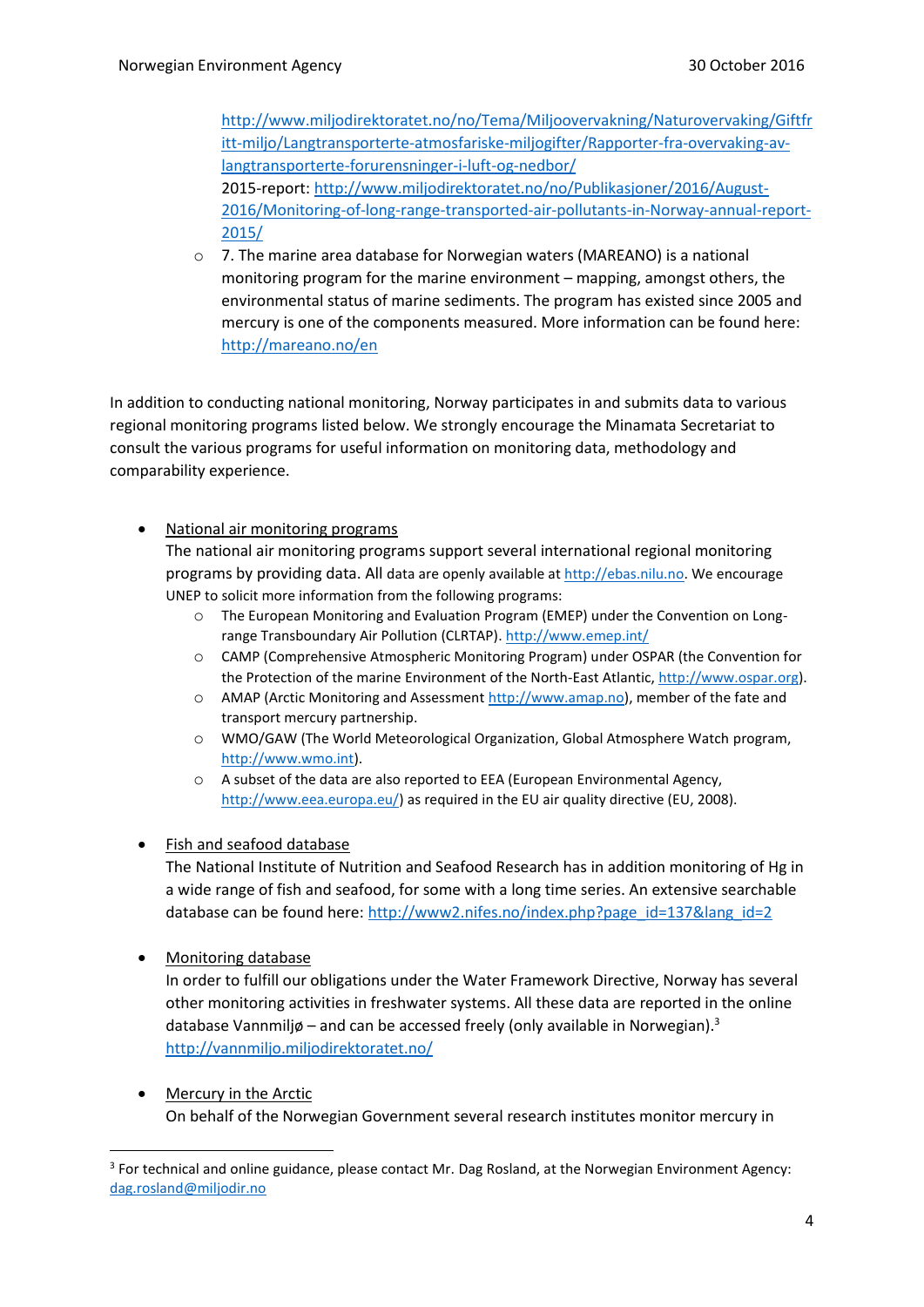various media in the arctic (biota, sediment and air), through the Environmental Monitoring of Svalbard and Jan Mayen program (MOSJ). These data are available on the MOSJ website: <http://www.mosj.no/en/influence/pollution/>

ICP Waters database (UNECE)

The International Cooperative Program on Assessment and Monitoring Effects of Air Pollution on Rivers and Lakes (ICP Waters) is a program for monitoring the effects of acid rain and air pollution on water and watercourses. Twenty countries (18 European countries, USA and Canada) participate and supply monitoring data to the program's central database. The monitoring data provide a basis for documenting effects of long-range transboundary air pollutants, providing science-based support for policy developed under the Convention of Long-Range Transboundary Air Pollution (UNECE). An additional important program activity is to contribute to quality control and harmonization of monitoring methods. The program is financed by the Norwegian Environment Agency and UNECE. Mercury has in general not been reported to the database; however, ICP Waters has recently initiated an extensive collection of data on mercury in fish in the Nordic countries, North America and Russia. For more information please consult Mrs. Heleen de Wit, senior research scientist at the Norwegian Institute of Water Research, and leader of the program, <http://www.niva.no/en/se-ansatt?navn=Heleen%20de%20Wit>

The ICP Waters webpage can be found at:<http://www.icp-waters.no/>

## OSPAR CEMP/JAMP

Furthermore, we would like to draw the attention to OSPARs work on monitoring of various priority contaminants, including mercury. OSPAR is the mechanism by which 15 Governments, including Norway & the EU cooperate to protect the marine environment of the North-East Atlantic. OSPAR's Coordinated Environmental Monitoring Program (CEMP), previously called Joint Assessment & Monitoring Program (JAMP), aims to deliver comparable monitoring data from across the OSPAR maritime area. As part of this work, OSPAR has produced a number of guidelines over the years in relation to monitoring and assessment. Several of these are currently under review. Information from OSPAR, for example on its work on determining environmental quality standard (EQS) for Hg in biota, may be a useful reference for assessing the relevance of the monitoring data.

#### ICES

The International Council for the Exploration of the Sea (ICES) is an intergovernmental organization that develops science and advice to support the sustainable use of the oceans. ICES has a network of more than 4000 scientists from over 350 marine institutes in 20 member countries, including Norway. Through strategic partnerships, the organization also extends into the Arctic, the Mediterranean Sea, the Black Sea, and the North Pacific Ocean. ICES has a well-established Data Centre, which manages a number of large dataset collections related to the marine environment. The majority of data – covering the Northeast Atlantic, Baltic Sea, Greenland Sea, and Norwegian Sea – originate from national institutes that are part of the ICES network. The ICES Data Centre provides marine data services to ICES member countries, expert groups, world data centers, regional seas conventions (HELCOM and OSPAR), the European Environment Agency (EEA), Eurostat, and various other European projects and biodiversity portals. We encourage the Minamata Secretariat to consult with and explore how the ICES data and experience can be used when establishing an effectiveness evaluation system under the convention.